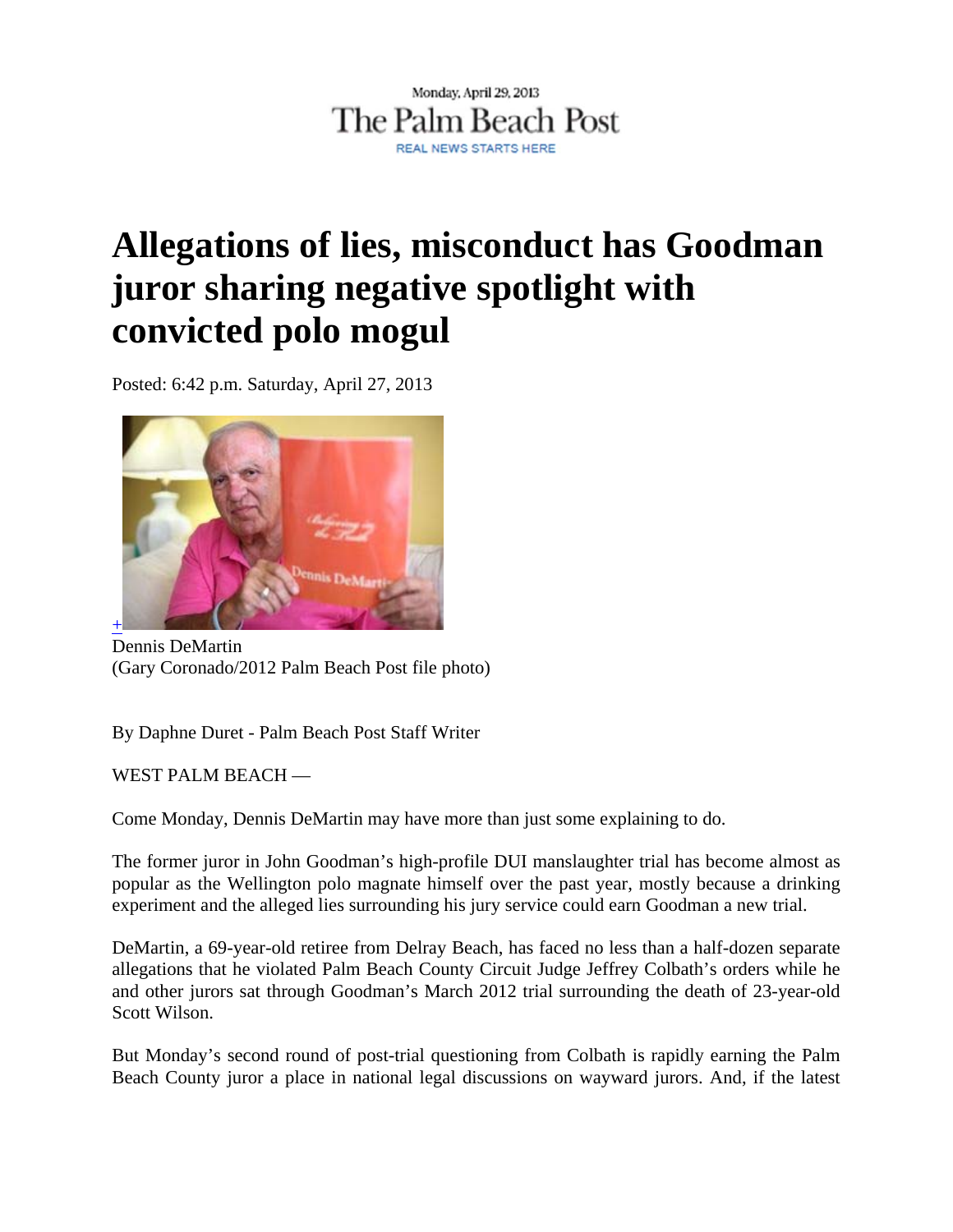allegations win Goodman a new trial, local attorneys say DeMartin could face both public backlash and a possible contempt of court charge.

"This is getting pretty close to as good as it gets," jury consultant Art Patterson said last week.

Patterson, who frequently speaks to lawyers around the country on issues surrounding jury service, says he has a stock story about jury misconduct.

It involves a female juror who lied during jury selection when she said she knew no one associated with the case. Not only did she know one of the people involved in the case, Patterson would explain, but she also had reason to dislike him and cast her vote as a juror against him.

Recently, however, Patterson says he has replaced that story with a recap of the allegations against Palm Beach County's own controversial juror. Patterson said that since DeMartin and five other jurors convicted Goodman of getting intoxicated and flipping Wilson's car into a ditch where the graduate student drowned, DeMartin has:

— Written a book saying he conducted a drinking experiment the night before deliberations to gauge whether Goodman was drunk at the time of the crash, based on testimony in the case.

— Been accused of making derogatory statements about Goodman's defense team to other jurors during the trial.

— Withheld from attorneys during jury selection that his ex-wife had previously been charged with DUI.

— Failed to disclose that his daughter and son-in-law had been victims of an armed home invasion robbery in which his daughter was raped.

— Allegedly told his ex-wife and children, during the trial, that he was seated on the Goodman jury.

— Faced charges from Goodman's defense team that he has lied in letters to Colbath regarding the various allegations against him.

Some of the allegations, such as the drinking experiment, Colbath has already ruled as misconduct — although the judge said the experiment had no effect on the verdict and upheld Goodman's conviction in spite of it.

Other allegations are unproven. For example, on the ex-wife's DUI, DeMartin said in a letter to Colbath that he forgot about the DUI because of a stroke he suffered in 1988. But according to new accusations leveled by lead defense attorney Roy Black at a hearing last week, DeMartin spoke openly with his ex-wife — Jo Ellen Johnston — about the DUI during Goodman's trial.